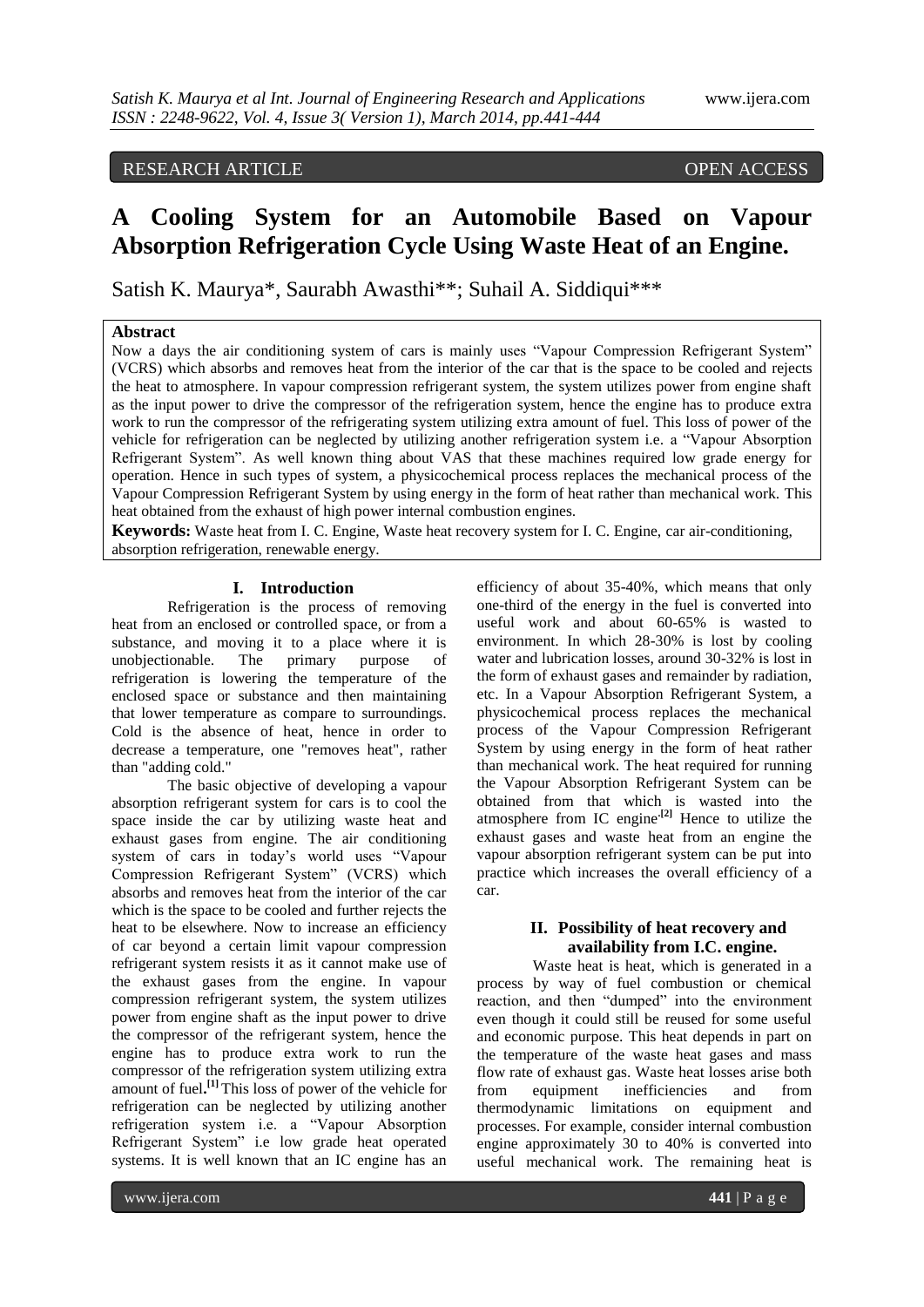expelled to the environment through exhaust gases and engine cooling systems **[3].** It means approximately 60 to 70% energy losses as a waste heat through exhaust (30% as engine cooling system and 30 to 40% as environment through exhaust gas). Exhaust gases immediately leaving the engine can have temperatures as high as 842-1112°F [450-600°C]. Consequently, these gases have high heat content, carrying away as exhaust emission. Efforts can be made to design more energy efficient reverberatory engine with better heat transfer and lower exhaust temperatures; however, the laws of thermodynamics place a lower limit on the temperature of exhaust gases **[4].**

## **III. Possible way of using heat recovery system.**

Today's modern life is greatly depends on automobile engine, i.e. Internal Combustion engines. The majority of vehicles are still powered by either spark ignition (SI) or compression ignition (CI) engines. Small air-cooled diesel engines of up to 35 kW output are used for irrigation purpose, small agricultural tractors and construction machines whereas large farms employ tractors of up to 150 kW output. Water or air-cooled engines are used for a range of 35-150 kW and unless strictly air cooled engine is required, water-cooled engines are preferred for higher power ranges. Earth moving machinery uses engines with an output of up to 520 kW or even higher, up to 740 kW. Marine and locomotive applications usually employ engines with an output range of 150 kW or more. Trucks and road engines usually use high speed diesel engines with 220 kW output or more. Diesel engines are used in small electrical power generating units or as standby units for medium capacity power stations **[5].**

| ರ   |                    |              |           |  |  |
|-----|--------------------|--------------|-----------|--|--|
| S.N | <b>Engine Type</b> | <b>Power</b> | Waste     |  |  |
|     |                    | Output       | Heat      |  |  |
|     |                    | (kW)         |           |  |  |
| 1.  | Small air cooled   | 35           |           |  |  |
|     | diesel engine      |              | $30-40%$  |  |  |
| 2.  | Water air cooled   | $35 - 150$   | of energy |  |  |
|     | engine             |              | waste     |  |  |
| 3.  | Earth moving       | 520-720      | loss from |  |  |
|     | machineries        |              | IC.       |  |  |
| 4.  | Marine             | 150-220      | engines   |  |  |
|     | applications       |              |           |  |  |
| 5.  | Trucks and road    | 220          |           |  |  |
|     | engines            |              |           |  |  |

# **IV. Working principle: Vapour absorption refrigeration system.**

The vapour-absorption cycle is similar to the better known vapour-compression cycle in that it employs a volatile refrigerant, e.g. ammonia, which

alternately condenses under high pressure in the condenser by surrendering heat to the environment and vaporizes under low pressure in the evaporator by absorbing heat from the medium being cooled. The principal difference between the absorption and the vapour-compression cycles is the mechanism for circulating the refrigerant through the system and providing the necessary pressure difference between the vaporizing and condensing processes. The vapour compressor employed in the vapour-compression cycle is replaced in the absorption cycle by an absorber and a generator or boiler, which compress the vapour as required. The energy input required by the vapour-compression cycle is supplied to the compressor in the form of mechanical work but In the absorption cycle, the energy input is mostly in the form of heat supplied to the generator. In the present case the heat source is the exhaust heat of an internal combustion engine.



**Figure : The essential components of the aircooled absorption system.**

The boiling point of ammonia is lower than that of water, so it vaporizes, separating the refrigerant from the absorbent. Since the vapour is not a pure ammonia gas, it must be purified as it flows through a stripping and rectification column. The heat exchangers of the generator rectification system were designed as compact plate-fin heat exchangers and the column was filled with stainless steel Pall rings.

In Vapour absorption refrigeration system, generator portion is designed for utilizing exhaust gas from internal combustion engine.**[6]** Type of engine and also details of engine parameters are given below.

| <b>Engine Make</b>   | Kirloskar       |
|----------------------|-----------------|
| Engine Type          | Single Cylinder |
| Power                | 3.7 kW          |
| Speed                | $1500$ rpm      |
| <b>Bore Diameter</b> | 80 mm           |
|                      |                 |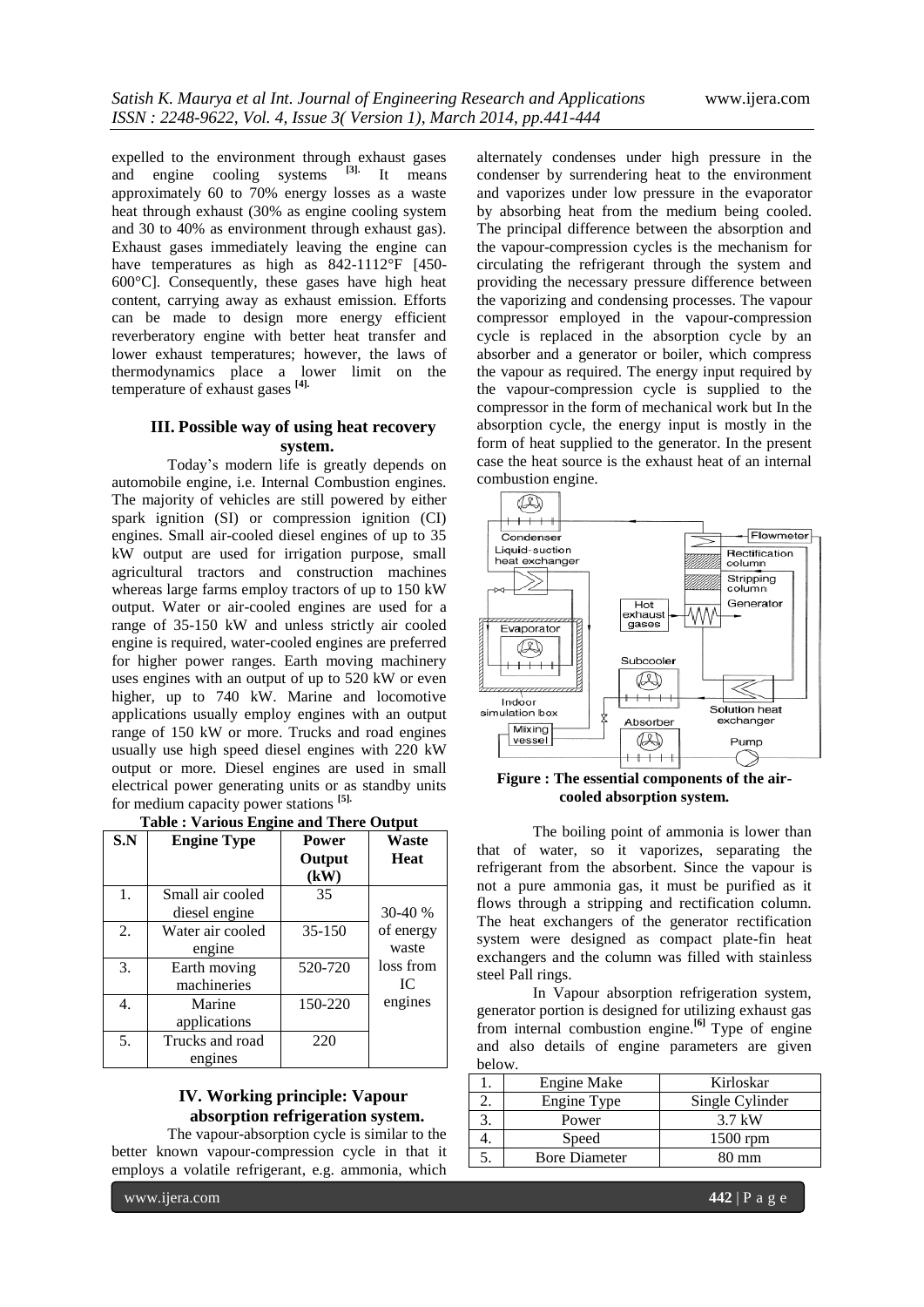|                                                                                                                                            | Stroke Length      | $110 \text{ mm}$                   |  |  |
|--------------------------------------------------------------------------------------------------------------------------------------------|--------------------|------------------------------------|--|--|
|                                                                                                                                            | Room Temperature   | 29 °C                              |  |  |
|                                                                                                                                            | <b>Exhaust Gas</b> | 125 $\degree$ C to 260 $\degree$ C |  |  |
|                                                                                                                                            | Temperature Range  |                                    |  |  |
| $\mathbf{m}$ . I.e., $\mathbf{m}$ , $\mathbf{m}$ , $\mathbf{m}$ , $\mathbf{m}$ , $\mathbf{m}$ , $\mathbf{m}$ , $\mathbf{m}$ , $\mathbf{m}$ |                    |                                    |  |  |

|  | Table : IC Engine specifications. |
|--|-----------------------------------|
|--|-----------------------------------|

Temperature of an exhaust gas in kirloskar engine by an heat balance on engine by using electrical loading. Fuel used in engine is high speed diesel. Exhaust gas temperature range is varied depends upon the type and also amount load acting on the engine.

## **V. Refrigerant used for the Absorption Refrigeration Systems**

A fundamental requirement of absorbent/refrigerant combination is that, in liquid phase, they must have a margin of miscibility within the operating temperature range of the cycle. The  $\overline{ }$ mixture should also be chemically stable, non-toxic, and non-explosive. In addition to these requirements, the following are desirable**[7-8]**:

**a.** Refrigerant should have high heat of vaporization and high concentration within the absorbent in order to maintain low circulation rate between the generator and the absorber per unit of the cooling capacity.

**b.** Transport properties that influence heat and mass transfer, e.g., viscosity, thermal conductivity, and diffusion coefficient should be favourable.

**c.** Both refrigerant and absorbent should be noncorrosive, environmental friendly, and economical. There are some 40 refrigerant compounds and 200 absorbent compounds available. However, the most common working fluids are water/ammonia and LiBr/water. Since the invention of absorption refrigeration systems, water/ammonia has been widely used for both cooling and heating purposes.

The main properties are:

**a.** Ammonia (refrigerant) and water (absorbent) are highly stable for a wide range of operating temperature and pressure.

**b.** Ammonia has a high latent heat of vaporization, which is necessary for efficient performance of the system. Its latent heat of vaporization at -15℃ is 1315kJ/Kg.

**c.** Its boiling point at atmospheric pressure is -33.3 ℃ & freezing point is -77 ℃ .

**d.** It has highest refrigerating effect per Kg of refrigerant.

**e** The leakage of this refrigerant may be quickly & easily detected by the use of burning sulphur candle which in the presence of ammonia will form white fumes of ammonium sulphite.

**f.** It is environmental friendly.

**VI. Advantages**

- > Uses Engine heat as source of energy hence enhances the efficiency of engine.
- $\triangleright$  Moving parts are only in the pump, which is a small element in the system hence operation becomes smooth and also wearing and tearing is reduced.
- $\triangleright$  The system works at low evaporator pressures without affecting the COP of the system.
- Environmental friendly, no release of CFC derivatives.
- Helps in protecting OZONE layer from depletion.
- Helps engine to cool, as it extracts heat from engine.
- Low running cost.
- Higher engine power efficiency.

## **VII. CONCLUSION**

It is possible to design an automobile air conditioning system using engine heat based on Vapour Absorption Refrigeration System.

Also from the Environmental point of view this system is Eco-friendly as it involves the use of Ammonia as a refrigerant which is a natural gas and is not responsible for OZONE layer Depletion. In this way we can concluded, technically, that Out of the total heat supplied to the engine in the form of fuel, approximately, 30 to 40% is converted into useful mechanical work; the remaining heat is expelled to the environment through exhaust gases and engine cooling systems, resulting in to entropy rise and serious environmental pollution, so it is required to utilized waste heat into useful work. The recovery and utilization of waste heat not only conserves fuel (fossil fuel) but also reduces the amount of waste heat and greenhouse gases damped to environment. The study shows the availability and possibility of waste heat from internal combustion engine, also describe loss of exhaust gas energy of an internal combustion engine. Possible methods to recover the waste heat from internal combustion engine and performance and emissions of the internal combustion engine. Waste heat recovery system is the best way to recover waste heat and saving the fuel.

#### **References**

[1] *M. Hosoz , M. Direk*, Department of Mechanical Education, Kocaeli University, Umuttepe, 41100 Kocaeli, Turkey, Performance evaluation of an integrated automotive air conditioning and heat pump system "Received 5 November 2004; accepted 18 May 2005 Available online 14 July 2005." Energy Conversion and Management 47 (2006) 545–559.